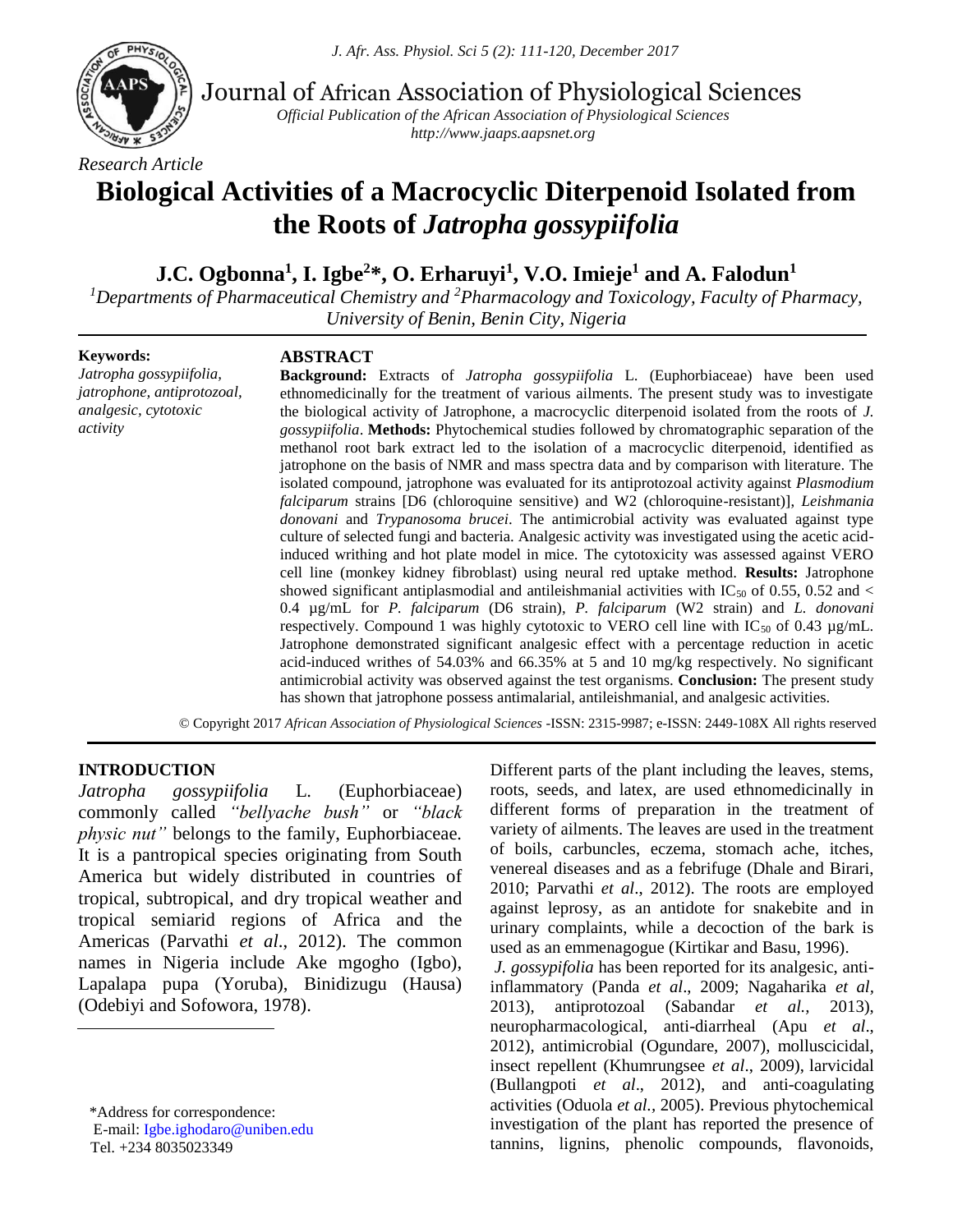including the isolation of diterpenes and triterpenes, such as jatrophone, jatropholones A and B, jatrophatrione, jatrodien, apigenin, cyclogossine A and B, vitexin, isovitexin, gossypiline (Matsuse *et al*., 1999; Oduola *et al*., 2005; Khumrungsee *et al*., 2009).

Jatrophone is a macrocyclic diterpene isolated from *J. gossypiifolia* and *J. elliptica* (Kupchan *et al.,* 1975; Calixto and Sant'Ana, 1987). The natural derivatives of jatrophone, termed as hydroxyl jatrophones (2α-OH jatrophone, 2β-OH jatrophone and 2β-OH-5, 6 isojatrophone) were isolated from the roots of *J. gossypiifolia*. Jatrophone has been shown to possess multiple biological activities including inhibition of insulin release, inhibition of lymphocytes activation, and inhibition of tumor cells, molluscicidal activity and gastroprotective effects (Taylor *et al*., 1983; Pertino *et al*., 2007; Theoduloz *et al*., 2009). In the present study, jatrophone isolated from the root of *J. gossypiifolia* was evaluated for its possible antiprotozoal, antimicrobial, analgesic and cytotoxic activities.

# **MATERIALS AND METHODS**

#### *General experimental procedure*

Optical rotations were measured on a Perkin-Elmer P-2000 polarimeter. Melting points were determined on a capillary melting point apparatus (M-560, Buchi labtechnik, Switzerland). UV spectra were recorded in MeOH on Evolution 300BB UV-Visible spectrophotometer (Thermo-Scientific, England). IR spectra were recorded on KBr discs on FTIR-8900 spectrophotometer (Shimadzu, Japan). The NMR spectra were determined on a Bruker Avance AV-500 spectrometer. Chemical shifts were expressed in parts per million (ppm) using TMS as internal standard. HR-EI-MS was recorded on a double focusing Magnetic sector mass analyzer (JEOL JMS-600H, Japan) at ionizing voltage of 70eV (direct probe). TLC analyses were performed on precoated silica gel  $60 F_{254}$ plates. The plates were visualized under UV (254 and 366 nm) and by spraying with vanillin-sulphuric acid reagent, and drying.

# *Collection and Identification of Plant Material*

Fresh roots of *Jatropha gossypiifolia* were collected from Iguosa estate, Benin City in September, 2014. The plant (fruits, flowers, and leaves) was identified and authenticated in the Forestry Research Institute of Nigeria (FRIN), Ibadan and a voucher specimen number FHI109968 was issued.

#### *Extraction and Isolation*

Powdered root bark (2.2 kg) was macerated in methanol (3 L) for 48 h. The methanol extract was concentrated at reduced pressure. Crude extract (107.3 g) was fractionated with 100% petroleum ether (2 L), petroleum:ether:ethyl acetate (1:1, 2 L), 100% ethyl

acetate  $(2 L)$ , ethyl acetate: methanol  $(1:1, 2 L)$  using vacuum liquid chromatography.

The petroleum ether-ethyl acetate fraction (11.6 g) was subjected to column chromatography [silica gel (150 g), 200-400 mesh] eluting with petroleum ether and increasing polarity with ethyl acetate up to 60% ethyl acetate at 2% increment. A total of 150 fractions were collected. Fractions 55-65 were combined after TLC analysis and re-chromatographed over silica gel eluting with petroleum ether: ethyl acetate: methanol (5:0.5:0.5) to obtain a colourless crystal.

#### *Evaluation of Antiprotozoal Activity Antimalarial assay*

The *in vitro* antimalarial activity of the jatrophone was measured by a colorimetric assay that determines the parasitic lactate dehydrogenase (pLDH) activity (Makler *et al*., 1993; Samoylenko *et al*., 2009). The assay was performed in 96-well microplate and included two *P. falciparum* strains [Sierra Leone D6 (chloroquine sensitive) and Indochina W2 (chloroquine-resistant)]. Briefly, a suspension of red blood cells infected with *P. falciparum* (D6 or W2) strains (200 μL, with 2% parasitemia and 2% hematocrit in RPMI - 1640 medium supplemented with 10% human serum and 60 µg/mL amikacin) was added to the wells of a 96-well plate containing 10 µL of test samples at various concentrations. The plate was flushed with a gas mixture of 90%  $N_2$ , 5%  $O_2$ , and 5% CO2, in a modular incubation chamber (Billups-Rothenberg, 4464 M) and incubated at 37°C, for 72 h. Plasmodial LDH activity was determined by using Malstat<sup>TM</sup> reagent (Flow Inc., Portland, OR). The  $IC_{50}$ values were computed from the dose response curves generated by plotting percent growth against test concentrations. DMSO, artemisinin and chloroquine were included in each assay as vehicle and drug controls, respectively. The selectivity index (SI) of antimalarial activity was determined by measuring the cytotoxicity of samples towards mammalian cells (VERO; monkey kidney fibroblasts).

#### *Antileishmanial assay*

The Antileishmanial activity of jatrophone was tested *ex vivo* using the parasite-rescue and transformation assay with differentiated THP1 cells infected with *Leishmania donovani* as described by Jain *et al*., 2012*.* In a 96-well microplate assay, the compound with appropriate dilution was added to the *Leishmania promastigotes* culture  $(2\times10^6 \text{ cells/mL})$ . The plates were incubated at 26°C for 72 hours and growth of Leishmania promastigotes was determined by Alamar blue assay. Pentamidine and amphotericin B were used as standard antileishmanial agents.

*J. Afr. Ass. Physiol. Sci. 5 (2): Decenber, 2017 Ogbonna et al*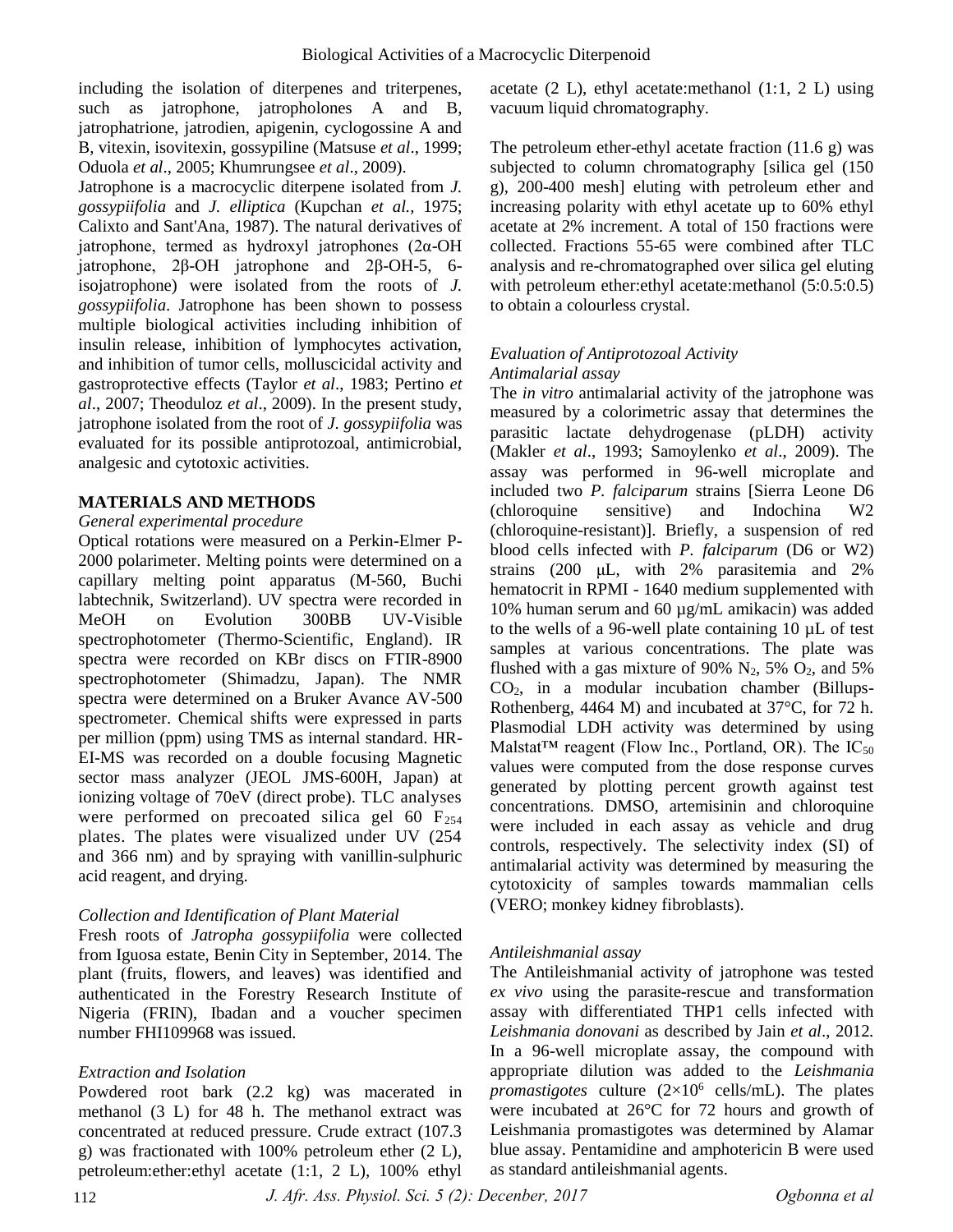# *Trypanosomicidal assay*

The isolated compound, jatrophone was screened again *T. brucei* using a method previously described by Jain *et al*., 2016. Briefly, a 2-day old culture of *T. brucei* in the exponential phase was diluted with IMDM medium to  $5 \text{ X } 10^3 \text{ cells/mL}$  and dispensed in 384 well culture plates with 98 μL in each well plus 2 μLof test samples and incubated at  $37^{\circ}$ C in a 5% CO<sub>2</sub> incubator for 48 hr. After 48 hr, 5 μL of alamarBlue was added to each well and the plates were incubated further for 24 hr. Standard fluorescence was measured on a Fluostar Galaxy fluorometer (BMG LabTechnologies) at 544 nm ex, 590nm em.

IC<sub>50</sub> and IC<sub>90</sub> values were computed from dose response growth inhibition curve.

# *Antimicrobial Assay*

All organisms were obtained from the American Type Culture Collection (Manassas, VA) and include the fungi *Candida albicans* (ATCC), *Cryptococcus neoformans* (ATCC 90113) and *Aspergillus fumigatus* (ATCC 90906) and the bacteria *Staphylococcus aureus* (ATCC), methicillin-resistant *Staphylococcus aureus* (MRSA) (ATCC 43300), *Escherichia coli* (ATCC 35218), *Pseudomonas aeruginosa* (ATCC), *Klebsiella pneumoniae* (ATCC) and *M. intracellulare* (ATCC 23068). Susceptibility testing was performed using a modified version of the CLSI methods (NCCLS, 1998; 2000a; 2000b). Susceptibility testing of *M. intracellulare* using the modified Alamar Blue™ procedure as described by Franzblau *et al*. Samples (dissolved in DMSO) were serially-diluted in 20% DMSO/saline and transferred (103L) in duplicate to 96 well flat bottom microplates. Microbial inocula were prepared in assay medium to afford target CFU/mL after addition to the samples. Growth, solvent and media controls were included on each test plate. Assay plates were read at 630 nm or 544 ex/590 em (*A. fumigatus* and *M. intracellulare*) before and after incubation using the Biotek Powerwave XS plate reader (Bio-Tek Instruments, Vermont) or the Polarstar Galaxy Plate Reader (BMG Lab Technologies), respectively. Percentage growth was plotted vs. test concentration to afford the IC<sub>50</sub> (Franzblau *et al.*, 1998). The minimum inhibitory concentration (MIC) is defined as the lowest test concentration that allows no detectable growth. The minimum fungicidal or bactericidal concentrations (MFC/MBCs) were determined by removing 5 μL from each clear well, transferred to agar and incubated until growth was seen. The MFC/MBC is defined as the lowest test concentration that allows no growth on agar. Drug controls [ciprofloxacin (ICN Biomedicals, Ohio) for bacteria and amphotericin B (ICN Biomedicals, Ohio) for fungi] were included in each assay.

# *Cytotoxicity Assay*

Cytotoxicity assay was performed in 96-well microtiter plates using neural red uptake method as previously described (Borenfreund and Puerner, 1985; Repetto *et al*., 2008). The cytotoxicity of the isolated compound was assessed against VERO cell line (monkey kidney fibroblast) cultured in RPMI-1640 medium supplemented with 10% fetal bovine serum and 0.2% NaHCO<sub>3</sub> at  $37^{\circ}$ C in an atmosphere of 95% humidity, 5% CO2. Concentration ranges tested were between  $0.19 - 48\mu g/mL$ . IC<sub>50</sub> was calculated from doseresponse curve as earlier described. The selectivity indices (SI) [the ratio between the cytotoxicity (VERO cells) and antiparasitic activities] were determined by measuring the cytotoxicity of samples on mammalian cells (VERO; monkey kidney fibroblast).

# *Antinociceptive Activity*

#### *Animals*

Albino mice (20-30 g) of either sex were obtained from the Animal house, Department of Pharmacology and Toxicology, Faculty of Pharmacy, University of Benin. The animals were allowed to acclimatize for two weeks. They were fed with standard pellet diet (Bendel Feeds and Flower Mill, Ewu, Edo state, Nigeria) and allowed free access to water. The study was carried out following the approval from the Ethics Committee on the Use and Care of Animals, University of Benin, Benin City, Nigeria.

# *Acetic acid-induced writhing*

The acetic acid-induced writhing test was done based on a modified method. Mice were randomly divided into four groups. Different groups received jatrophone (5 and 10 mg/kg) or acetyl salicylic acid (100 mg/kg) or distilled water (5 mL/kg) orally. The animals were treated 1 h prior to injection of 0.6% v/v acetic acid (10 mL/kg) intraperitoneally. The number of writhes by each mouse was counted immediately after acetic acid administration at intervals of 5 min for a period of 30 min (Igbe *et al*., 2009).

# *Hot Plate test*

The hot plate test was used to measure the latencies of pain response according to a previously described method (Eddy and Leimback, 1953). Mice were divided into four groups. The animals were individually placed on a hot plate maintained at a constant temperature of  $55 \pm 1$ °C, the time interval from placement and shaking/licking of the paw or jumping was determined and the cut off time was set at 30 sec. Different group of mice received jatrophone (5 and 10 mg/kg) or distilled water (5 mL/kg) orally. Morphine (4 mg/kg s.c.) served as standard. The mice were placed at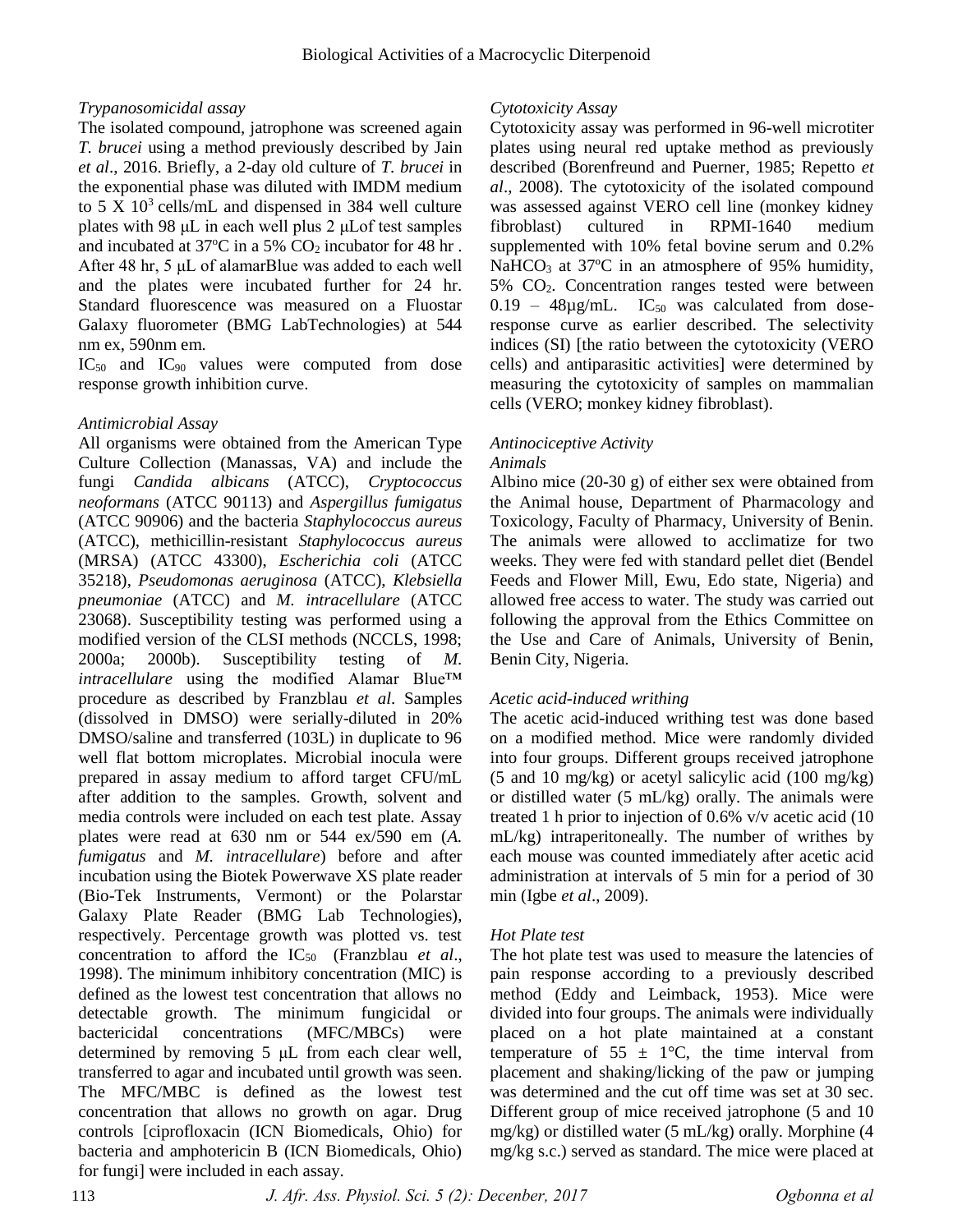30, 60, 90 and 120 min after treatment and response time recorded.

#### *Statistical Analysis*

Results were expressed as mean  $\pm$  standard error of mean (S.E.M) of three replicates. Data were subjected to one way analysis of variance (ANOVA), and difference between means was determined by Duncan's multiple range tests. Analysis was done using graph pad prism version 5.0. Results were considered significant when  $P < 0.05$ .

**Table 1:** NMR Data of Jatrophone (500 MHz for <sup>1</sup>H) and 150 MHz for  $^{13}$ C) in CDCl<sub>3</sub>

| Carbon         | $\delta_{\rm C}$ (ppm) | $\delta_{\rm H}$ (Multiplicity, J in |
|----------------|------------------------|--------------------------------------|
| No.            |                        | Hz                                   |
| 1              | 42.5                   | $2.12$ (dd, 5.5, 14.0)               |
|                |                        | $1.83$ (m)                           |
| 2              | 38.3                   | 2.96 (m)                             |
| $\overline{3}$ | 147.1                  | $5.77$ (br s)                        |
| $\overline{4}$ | 137.1                  | ----                                 |
| 5              | 123.7                  | 5.79 $(b)$ s)                        |
| 6              | 141.8                  |                                      |
| 7              | 202.1                  |                                      |
| 8              | 128.7                  | $5.98$ (d, 16.5)                     |
| 9              | 159.1                  | $6.43$ (d, 16.5)                     |
| 10             | 36.6                   | ----                                 |
| 11             | 41.2                   | $2.84$ (d, 14.5)                     |
|                |                        | $2.39$ (d, 15.0)                     |
| 12             | 183.3                  |                                      |
| 13             | 114.1                  |                                      |
| 14             | 203.9                  |                                      |
| 15             | 99.8                   |                                      |
| 16             | 18.9                   | $1.06$ (d, 7.0)                      |
| 17             | 20.8                   | 1.85(s)                              |
| 18             | 30.4                   | 1.21(s)                              |
| 19             | 26.9                   | 1.33(s)                              |
| 20             | 6.1                    | 1.72(s)                              |
|                |                        |                                      |

#### **RESULTS**

Chromatographic fractionation of the methanol extract of *Jatropha gossypifolia* root bark followed by silica gel column chromatographic separation of the petroleum ether-ethyl acetate fraction led to the isolation of a macrocyclic diterpenoid. On the basis of NMR, Mass spectra data and comparison with literature, compound was identified as jatrophone (Figure 1). Table 1 shows the NMR spectra data of jatrophone. Other physical and spectra characteristics of jatrophone are presented below.



**Fig. 1:** Chemical structure of diterpenoid (Jatrophone) from the roots of *Jatropha gossypiifolia*

#### *Jatrophone*

Colourless needles, m.p. 152-154°C,  $\left[\alpha\right]_D^{25} + 342$ ° (*c* = 0.13, CHCl<sub>3</sub>). Molecular formula  $C_{20}H_{24}O_3$  from HREIMS:  $m/z = 312.1731$  [M<sup>+</sup>] (cald. 312.1725), UV (MeOH)  $λ_{max}$  222 nm, IR (KBr) cm<sup>-1</sup> 2960.5 (C-H), 1656.7-1618.2 (C=C), and 1693.4 (C=O).

The antiprotozoal activity of jatrophone was evaluated *in vitro* against *Plasmodium falciparum* [D6 (chloroquine sensitive) and W2 (chloroquine resistant) strains], *L. donovani* (promastigotes, axenic amastigotes and intracellular amastigotes in THP1 cells) and *T. brucei* trypomastigote form.

Jatrophone exhibited strong inhibition against *P. falciparum*. As presented in table 2, jatrophone was active against the two clones of the plasmodial parasite with IC<sub>50</sub> values of 0.55  $\mu$ g/mL and 0.52  $\mu$ g/mL against D6 (chloroquine sensitive) and W2 (chloroquine resistant) clone, respectively.

The results of the antileishmanial and trypanomicidal activities of jatrophone are presented in Table 3. Jatrophone was active against the promastigote and amastigote forms of *Leishmania donavoni* as well as the trypomastigote form of *Trypanosoma brucei* at the tested concentrations. The IC<sub>50</sub> ranged from  $< 0.4$  – 1.04 µg/mL against *L. donovani* and 4.42 µg/mL against *T. brucei*.

Table 4 presents the antimicrobial activity of jatrophone. Jatrophone produced no significant antimicrobial activity against the panel of microorganisms used in this study.

Jatrophone exhibited potent analgesic effect both in the acetic acid-induced writhing test and the hot plate test. Table 5 represents the cumulative number of writhes in the acetic acid induced writhing test. Jatrophone (5 and 10 mg/kg) and aspirin (100 mg/kg) significantly ( $p <$ 0.05) reduced the writhing reflex (contraction of abdominal muscle and stretching of hind limbs) in a dose-dependent manner compared to control (distilled water). The percentage inhibition of mouse writhes after 30 minutes was 54.03% and 66.35% at 5 mg/kg and 10 mg/kg respectively. The effects of Jatrophone and morphine on the latency times of mice in the hot plate test are presented in table 6. Jatrophone (5 and 10 mg/kg) and morphine  $(4 \text{ mg/kg})$  significantly  $(P \leq$ 0.05) increased the reaction time of mice after 30 minutes of administration compared to control (distilled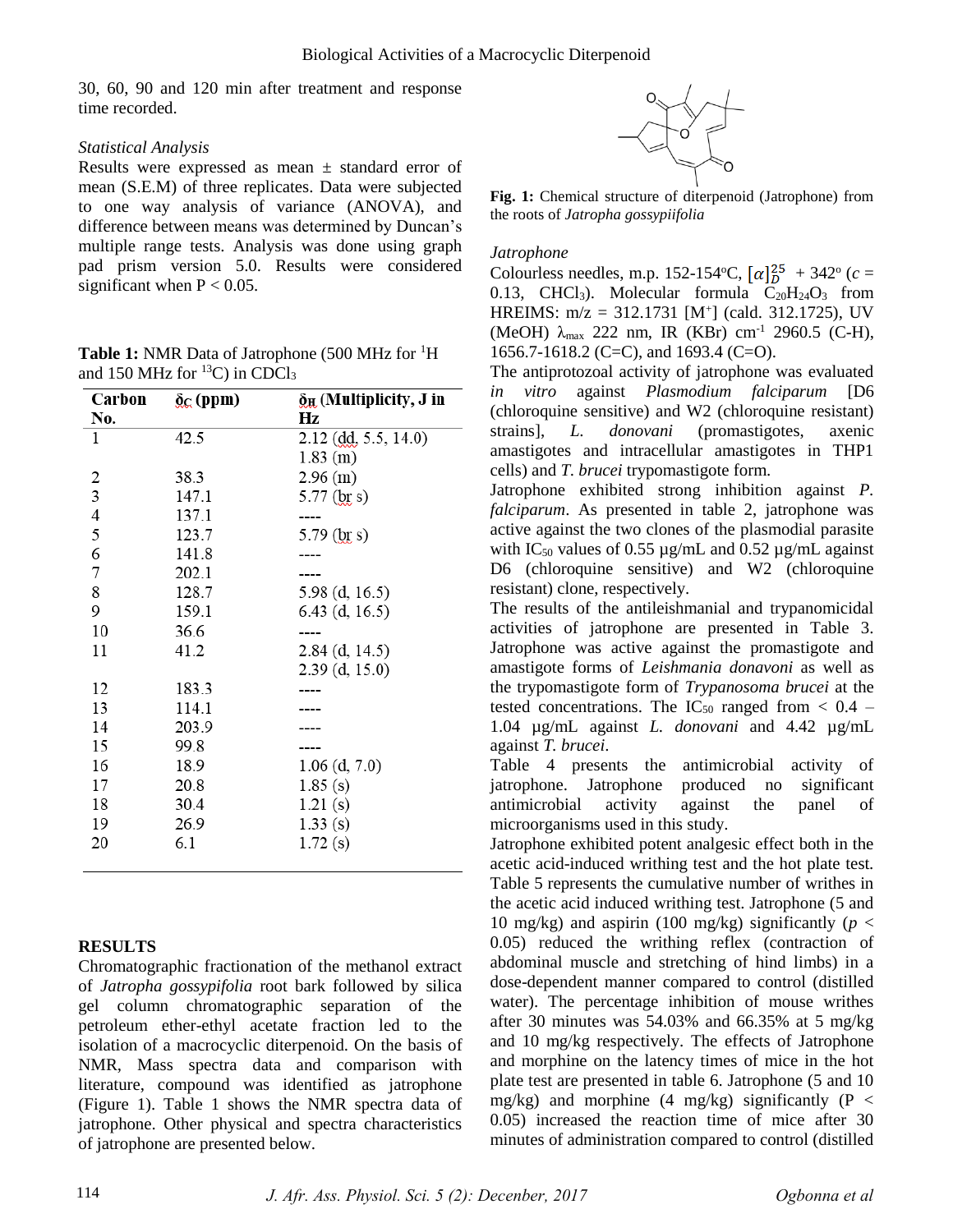| Compound          | Conc. tested       |              | VERO cells<br>$IC_{50}$ |                       |       |       |
|-------------------|--------------------|--------------|-------------------------|-----------------------|-------|-------|
|                   |                    | D6 $IC_{50}$ | SI                      | $W2$ IC <sub>50</sub> | SI    |       |
| Jatrophone        | 528.9 - 4760 ng/mL | $<$ 528.9    | >9                      | $<$ 528.9             | >9    | >4760 |
| Jatrophone repeat | 19.59 - 4760 ng/mL | 549.5        | 0.8                     | 521.2                 | 0.8   | 431.9 |
| Chloroquine       | $26.4 - 238$ ng/mL | 15           | >317                    | 15                    | >28.7 | NC    |
| Artemisinin       | $26.4 - 238$ ng/mL | 10           | 476                     | 10                    | 43.2  | NC    |

**Table 2:** Antimalarial activity ( $IC_{50}$  values are in ng/mL) of jatrophone

D6=Chloroquine sensitive clone; W2=Chloroqine resistant clone; SI= Selectivity Index=VERO IC<sub>50</sub>/IC<sub>50</sub> *P*. *falciparum; NC*= Not cytotoxic

**Table 3:** Primary and Secondary antileishmanial screening (IC<sub>50</sub> and IC<sub>90</sub>) of jatrophone

| Compounds/dru<br>gs                                                   | L. donyani<br>Promastigote |                    | L. donvani<br>Amastigote |           | L. donovani<br>$Amastigote +$<br>THP |           | T. brucei |                    | <b>THP</b> |                 | <b>Test Conc.</b><br>$(\mu g/mL)$ |
|-----------------------------------------------------------------------|----------------------------|--------------------|--------------------------|-----------|--------------------------------------|-----------|-----------|--------------------|------------|-----------------|-----------------------------------|
|                                                                       | $IC_{50}$                  | $\mathbf{IC}_{90}$ | $IC_{50}$                | $IC_{90}$ | $IC_{50}$                            | $IC_{90}$ | $IC_{50}$ | $\mathbf{IC}_{90}$ | $IC_{50}$  | $IC_{\omega_0}$ |                                   |
| Jatrophone                                                            | < 0.4                      | $\blacksquare$     | < 0.4                    | < 0.4     | 1.04                                 | 1.33      | 4.42      | 7.76               | 0.67       | 1.27            | $0.4 - 10 \mu$ g/mL               |
| Amphotericine B                                                       | 0.202                      | 0.376              | 0.848                    | 1.215     | 0.128                                | 0.215     | NT        | NT                 |            |                 | $0.08 - 2.0 \mu$ g/mL             |
| Pentamidine                                                           | 0.976                      | 2.367              |                          |           | 0.784                                | 1.278     | NT        | NT                 |            |                 | $0.4 - 10 \mu g/mL$               |
| DMFO                                                                  |                            | -                  |                          |           |                                      |           |           | -                  | 4.919      | 9.100           | $0.8 - 20 \mu g/mL$               |
| Primary screening results of compound 1 showing percentage inhibition |                            |                    |                          |           |                                      |           |           |                    |            |                 |                                   |
| Jatrophone                                                            | 97                         |                    | 98                       |           | 96                                   |           | 96        |                    | 98         |                 |                                   |

**Table 4:** Antimicrobial activity of jatrophone (IC50/MIC (μg/mL*)*

| Compound/drug                  | С.<br>albicans<br>$IC_{50}$ | А.<br>fumigatus<br>$IC_{50}$ | C.<br>neoform<br>ans $IC_{50}$ | S.<br>aureus<br>$IC_{50}$ | <b>MRSA</b><br>$IC_{50}$ | E. coli<br>$IC_{50}$ | Р.<br>aeruginosa<br>$IC_{50}$ | К.<br>pneumo<br>niae IC <sub>50</sub> | <b>VRE</b><br>$IC_{50}$ | Test Conc.          |
|--------------------------------|-----------------------------|------------------------------|--------------------------------|---------------------------|--------------------------|----------------------|-------------------------------|---------------------------------------|-------------------------|---------------------|
| Secondary<br>Screening (jatro) | 5                           | >20                          | >20                            | ۰                         | >20                      | >20                  | >20                           | >20                                   | >20                     | $0.8 - 20 \mu$ g/mL |
| Tertiary<br>Screening (jatro)  | >20                         | >20                          | >20                            | $\overline{\phantom{a}}$  | >20                      | >20                  | >20                           | >20                                   | >20                     | $0.8 - 20 \mu$ g/mL |
| MIC                            | >20                         | >20                          | >20                            | $\overline{\phantom{a}}$  | >20                      | >20                  | >20                           | >20                                   | >20                     | $0.8 - 20 \mu$ g/mL |
| Amphotericine B                | 0.133                       | 0.35                         | 0.153                          | $\blacksquare$            | >100                     | >100                 | >100                          | >100                                  | >100                    | $4 - 100 \mu g/mL$  |
| Ciprofloxacin                  | $>10$                       | >10                          | >10                            | $\blacksquare$            | 9.235                    | < 0.01               | 0.419                         | >10                                   | >10                     | $0.4 - 10 \mu g/mL$ |

 $Jatro = jatrophone$ 

water). There was no significant difference in the mean reaction time between the two doses tested.

# **DISCUSSION**

*Jatropha gossypiifolia* is a well-known medicinal plant, parts of the plant particularly the leaves, stem barks and the treatment of fever, pain, as laxatives, antitoxin, roots are employed in various herbal preparations for antimalarial and various kinds of microbial infections (Balee, 1994; Asprey and Thornton, 2005; Burkhill, 1994; Lans *et al.,* 2001; Dash and Padhy, 2006; Dabur *et al.,* 2007; Kayode and Omotoyinho, 2008; Ogundare, 2009).

In the present study, the root bark of *Jatropha gossypifolia* was extracted and the extract was subjected to pre-fractionation by vacuum liquid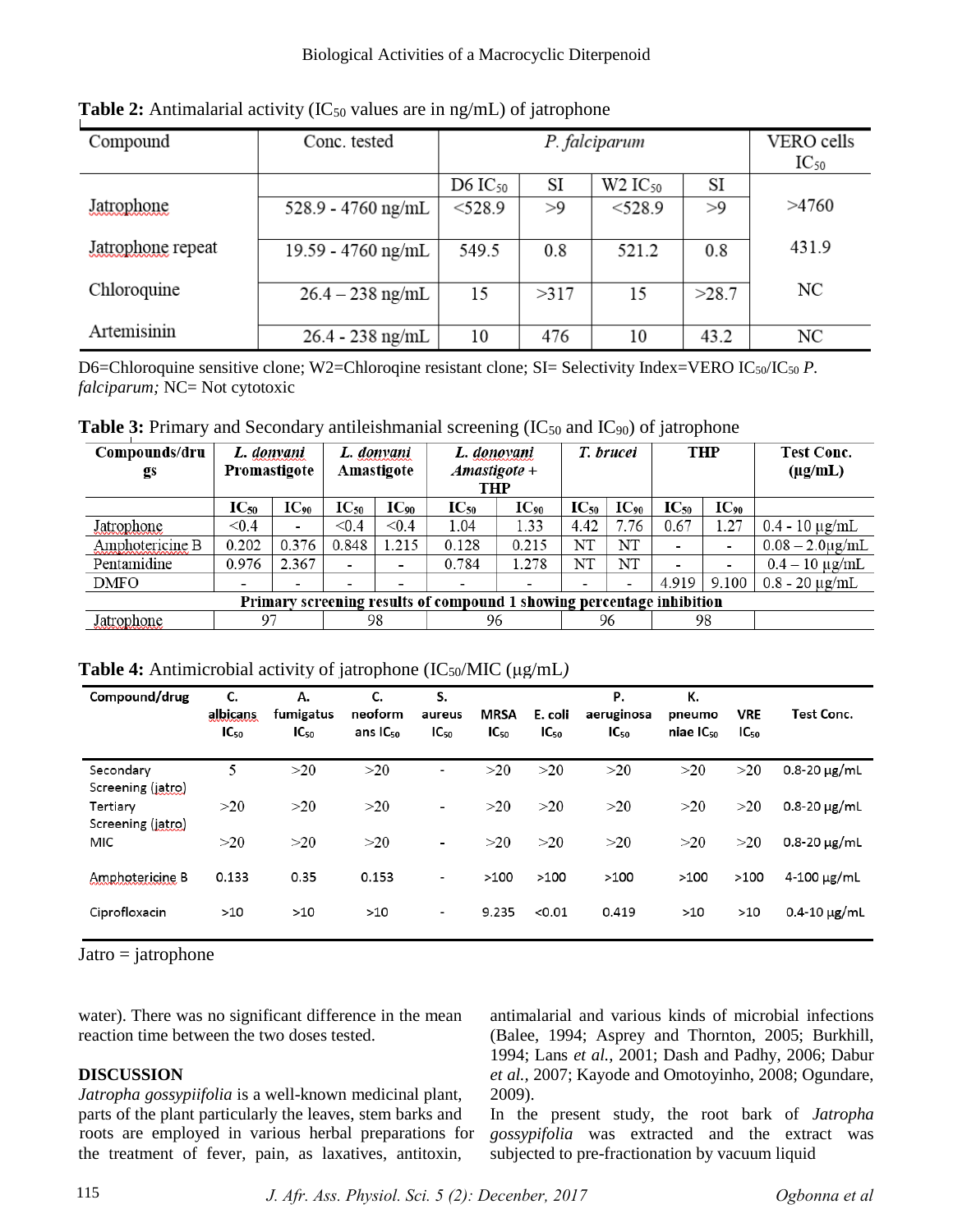| Group                     | <b>Number of Writhes</b> |                |                |                 |                                                                                                                |             |                  |                                                    |  |  |
|---------------------------|--------------------------|----------------|----------------|-----------------|----------------------------------------------------------------------------------------------------------------|-------------|------------------|----------------------------------------------------|--|--|
|                           |                          | $0-5$ min      | $5-10$ min     | $10-15$ min     | $15-20$ min                                                                                                    | $20-25$ min | $25-30$ min      | $\frac{0}{0}$<br><b>Inhibition</b><br>after 30 min |  |  |
| Control                   | $\overline{\phantom{a}}$ | $6.8 \pm 0.50$ | $20.8 \pm 0.5$ | $48.2 \pm 0.59$ | 71.8±1.04                                                                                                      | 88.6±0.96   | $104.0 \pm 0.92$ | $\overline{\phantom{a}}$                           |  |  |
| Jatrophone                | 5mg/kg                   |                |                |                 | $1.4\pm0.22^*$ $7.6\pm0.67^*$ $18.4\pm0.88^*$ $28.6\pm1.04^{**}$ $46.6\pm1.32^*$ $47.8\pm1.95^{**}$            |             |                  | 54.03                                              |  |  |
|                           | 10 <sub>mg</sub> /kg     |                |                |                 | $1.2\pm0.16^*$ 6.6 $\pm0.22^*$ 16.4 $\pm0.54^{**}$ 22.0 $\pm0.40^{**}$ 30.4 $\pm0.46^{**}$ 35.0 $\pm0.49^{**}$ |             |                  | 66.35                                              |  |  |
| Aspirin<br>$100$ mg/ $kg$ |                          |                |                |                 | $1.2\pm0.23^*$ 8.0 $\pm0.57^*$ 17.6 $\pm0.46^{**}$ 20.8 $\pm0.66^{**}$ 22.8 $\pm0.88^{**}$ 26.4 $\pm0.83^{**}$ |             |                  | 74.60                                              |  |  |

**Table 5:** Time course of the effect of jatrophone on acetic acid-induced mouse writhes

Data represent mean  $\pm$  SEM  $^{*}P$  < 0.05,  $^{*}P$  < 0.01 compared to control (n = 5 for each group)

| Group      | Dose                     |                |                    |                              |                              |                    |
|------------|--------------------------|----------------|--------------------|------------------------------|------------------------------|--------------------|
|            | (mg/kg)                  | 0 min          | $30 \text{ min}$   | 60 min                       | 90 min                       | 120 min            |
| Control    | $\overline{\phantom{a}}$ | $3.8 \pm 0.66$ | $4.0 \pm 0.64$     | $6.1 \pm 0.22$               | $6.3 \pm 1.00$               | $5.1 \pm 0.69$     |
| Jatrophone |                          | $3.7 \pm 0.07$ | $10.3 \pm 0.17$ ** | $11.4 \pm 0.34$ <sup>*</sup> | $10.5 \pm 0.36^*$            | $10.3 \pm 0.10$ ** |
|            | 10                       | $4.1 \pm 0.32$ | $11.8 \pm 0.33$ ** | $12.9 \pm 0.22$ **           | $10.1 \pm 0.21$ <sup>*</sup> | $9.4 \pm 0.15^*$   |
| Morphine   | 4                        | $4.4 \pm 0.22$ | $14.4 \pm 0.48$ ** | $15.8 \pm 0.18***$           | $14.9 \pm 0.18$ <sup>*</sup> | $13.0 \pm 0.34$ ** |

Data represent mean  $\pm$  SEM  $^{*}P$  < 0.05,  $^{*}P$  < 0.01 compared to control (n = 5 for each group)

chromatography to obtain four fractions (petroleum ether, petroleum:ether-ethyl acetate (1:1), ethyl acetate and ethyl acetate-methanol). Further chromatographic separation of the petroleum ether-ethyl acetate fraction resulted in the isolation of a macrocyclic diterpenoid (jatrophone). Jatrophone was obtained as a colourless needles with molecular formulae  $C_{20}H_{24}O_3$  deduced from the high-resolution mass spectrometry (HREIMS) with molecular ion  $[M^+]$  peak at m/z = 312.1731. The UV spectrum exhibited absorption at  $\lambda_{\text{max}}$  222 nm, Infrared spectrum showed absorptions at 1656.7-1618.2 and 1693.4 which were suggestive of a highly conjugated carbonyl functionality. The <sup>1</sup>H-NMR spectrum of **1** displayed signals for four vinylic proton at  $\delta$ <sub>H</sub> 6.43 (d, *J* = 16.5, H-9), 5.98 (d, *J* = 16.5, H-8), 5.79 (br s, H-5) and 5.77 (s, H-3), and five methyl protons at  $\delta_H$  1.85 (s), 1.72 (s), 1.33 (s), 1.21 (s) and 1.06 (d,  $J = 7.0$ ) (Table 1). The <sup>13</sup>C-NMR displayed signals for twenty (20) carbon resonances including two carbonyl carbons at δc 202.1 (C-7) and δc 203.9 (C-14), eight olefinic carbons in the region  $\delta c$  114.1 – 183.3, five methyl carbons ( $\delta$ c 6.1 – 30.4), two methylene carbons at  $\delta c$  42.5 (C-1) and 41.2 (C-11), one methine carbon at δc 38.3 (C-2) and two quaternary carbons resonating at  $\delta c$  36.6 (C-10) and  $\delta c$  99.8 (C-15, oxycarbon). The isolated compound was characterized as the macrocyclic diterpenoid jatrophone (Figure 1) based on the spectral data and by comparison to data

reported in the literature. A number of macrocyclic diterpenoids with the lathyrane, daphnane, tigliane, dinorditerpene, rhamnofolane and the pimarane moiety have been isolated from the genus Jatropha. These compounds have been shown to possess interesting pharmacological activities such as gastroprotective, cytotoxic, antitumor and antimicrobial activities (Pertino *et al*., 2007a; Devappa *et al*., 2011; Falodun *et al*., 2012; Falodun *et al*., 2014). Jatrophone has been shown to possess gastroprotective (Pertino *et al*., 2007b) and cytotoxic activity against in number of cancer cell lines (Sahidin, 2013; Sabandar *et al*., 2013; Asep *et al*., 2017).

In the present study, jatrophone was evaluated for its antiprotozoal activity against D6 (chloroquine sensitive) and W2 (chloroquine resistant) strains of *Plasmodium falciparum*, the promastigotes and amastigotes of *Leishmania donovani* and the trypomastigote form of *Trypanosoma brucei.*

The antimalarial evaluation of jatrophone revealed significant inhibition of *plasmodium* parasites growth in chloroquine sensitive *P. falciparum* (D6) and chloroquine resistant (W2) clones. As shown in table 2, jatrophone demonstrated potent antiplasmodial activity with IC<sub>50</sub> values of 0.55  $\mu$ g/mL and 0.52  $\mu$ g/mL against D6 and W2 strains of *P. falciparum*, respectively. Although, this activity was quite remarkable, but was much less compared to that of the positive controls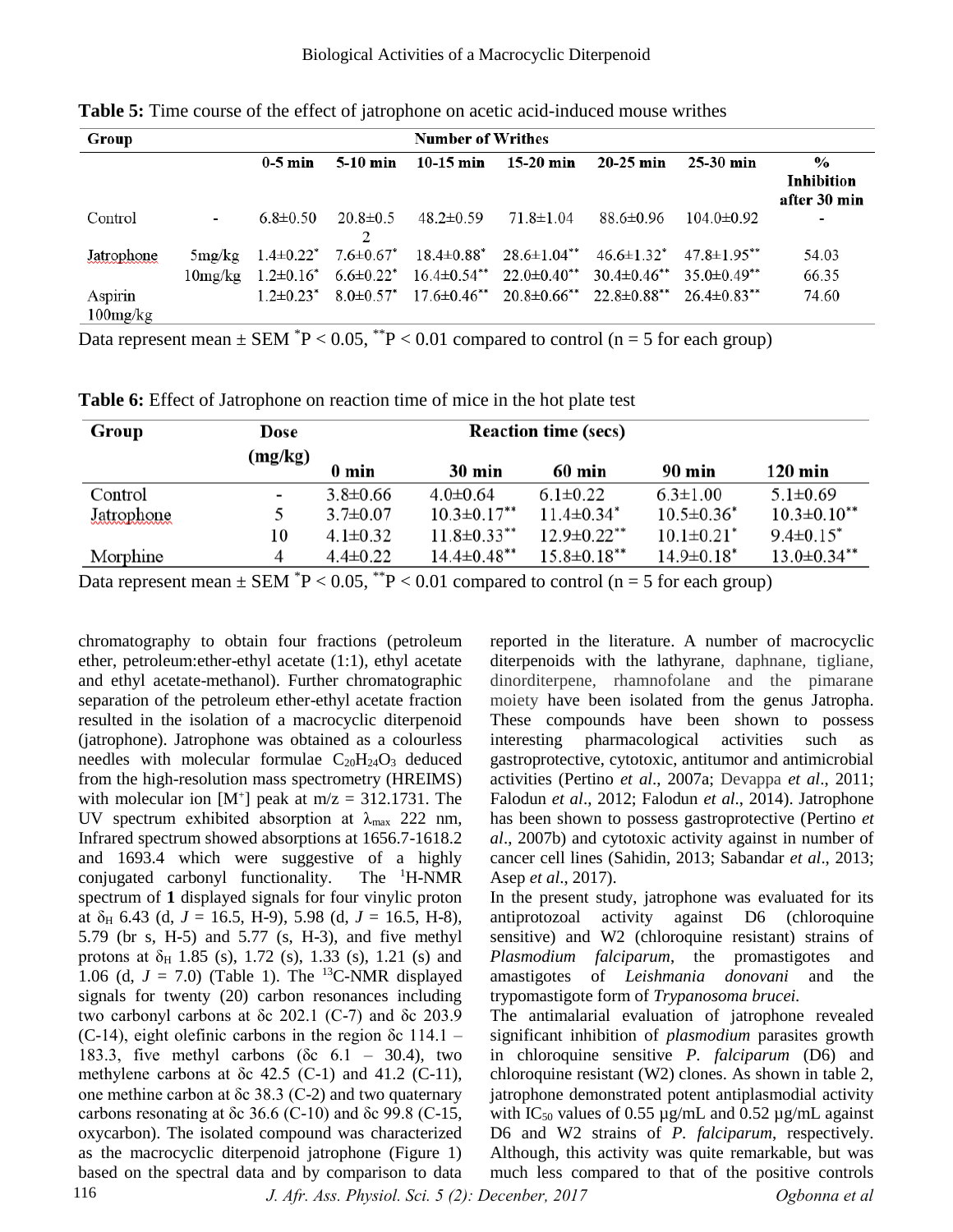chloroquine and artemisinin which gave  $IC_{50}$  values of 0.015 µg/mL and 0.010 µg/mL, respectively for both the D6 and W2 strains. For the antileishmanial and antitrypanosidal assays, jatrophone also exhibited significant leishmanicidal and trypanosomicidal activities against *L. donovani* promastigotes and amastigotes, and *T. brucei* blood stage trypamastigotes. The primary screen results showed percentage parasite inhibition of 96 – 98% (Table 3). The  $IC_{50}$  value of jatrophone was  $< 0.40 \mu g/mL$  for both the promastigote and amastigote forms of *L. donovani* while the IC<sub>50</sub> was 1.04 µg/mL for the amastigotes of *L. donovani* in THP cells. THP cells are spontaneously immortalized monocyte-like cell line, derived from the peripheral blood of a childhood case of acute monocytic leukemia (M5 subtype) (Tsuchiya *et al*., 1980). *L. donovani* in THP cells represents an *in vitro* model developed for studying host-parasite cellular interactions in visceral leishmaniasis. The culture system has been shown to supports the growth of *Leishmania donovani* amastigotes with different parasite/macrophage ratios for up to 2 weeks (Chang and Dwyer, 1978). The present results indicated that the "forms" of the amastigotes (isolated or in host cells) had no significant effect on the leishmanicidal activity of jatrophone. The higher IC<sub>50</sub> value in THP cells  $(1.03 \mu g/mL)$  compared to that for the isolated amastigotes  $(< 0.4 \mu g/mL)$  may be due to lesser penetrability of the compound through components of the host cells which may reduce the concentration of the compound that interacted with the parasites. Jatrophone also showed moderate activity against *T. brucei* with  $IC_{50}$  value of 4.42  $\mu$ g/mL. The drugs Amphotericin B and Pentamidine were used as standards and the  $IC_{50}$  values ranged from 0.13 to 0.85 µg/mL for Amphotericin B and from 0.78 – 0.98 µg/mL for Pentamidine against the promastigote and amastigote forms of *L. donovani* (Table 3). the host cell membrane and other interfering

Jatrophone was subjected to cytotoxicity evaluation. As shown in table 2, jatrophone exhibited high cytotoxic effect against monkey kidney fibroblast (VERO) cell line with IC<sub>50</sub> of 0.43  $\mu$ g/mL. The compound was also toxic to THP cells with  $IC_{50}$  of 0.67  $\mu$ g/mL (Table 3). The selectivity index (SI) of jatrophone was 0.8 which indicated almost equal level of toxicity against target cells (in this case the protozoal parasites) and normal/healthy cells. This observation may suggest a low margin of safety of Jatrophone. On the other hand, the positive control drugs (artemisinin and chloroquine) were nontoxic to VERO cells, with a high margin of safety as indicated by their high SI values. The SI for chloroquine was  $> 317$  and  $> 28.7$  for D6 and W2 clones of the plasmodial parasite, while the SI for artemisinin was 476 and 43.2 for the D6 and W2 clones respectively.

In the present study, jatrophone did not show any significant antimicrobial activity, the MIC value was > 20 µg/mL in the tertiary screen against the test organisms (Table 4).

In continuation of the investigation of jatrophone for biological activity, the compound was investigated for its analgesic activity using the acetic acid induced writhing and hot plate test in mice. The acetic acid induced writhing test has been widely used to assess the peripheral analgesic effect of analgesic agents ((Gene *et al*., 1998; Neves *et al*., 2007, Igbe *et al*., 2012). This model allows for easy observation, and presents great sensitivity to various analgesic, nonsteroidal, and steroidal anti-inflammatory drugs, as well as morphinelike compounds and other analgesic substances that act centrally or peripherally (Borges *et al*., 2013). It has been shown that the intraperitoneal injection of acetic acid causes the release of inflammatory mediator such as prostaglandins which excites nociceptors (Bose *et al*., 2007). Hence, the assay is used in screening for both peripheral and centrally acting analgesic agents. The result shows that jatrophone caused a significant (P < 0.05) and dose-dependent reduction in the number of cumulative writhing comparable to aspirin, and this was sustained over the 30 minutes period. After 30 minutes, the percentage reduction in the number of writhes was found to be 54.03% and 66.35% at 5 and 10 mg/kg of jatrophone, respectively while that of aspirin was 77.60% at a dose of 100 mg/kg (Table 5). The comparable analgesic action of jatrophone and that of aspirin may suggest similarity in the mechanism of action. Aspirin, a non-steroidal anti-inflammatory drug (NSAID), acts by inhibiting the synthesis of the painmediating autacoids prostaglandins (Simmons *et al*., 2004).

The Hot plate method is one of the most common heat nociception model use for evaluating the effectiveness of central acting drugs (Mandegary *et al*., 2004). Pain induced by thermal stimulus is usually selective for the centrally acting analgesics (Heidari *et al*., 2009; Khan *et al*., 2010). In this model, sensory nerves sensitize the nociceptors with minimal involvement of endogenous substances like the prostanoids. The results of the hot plate test as presented in table 6 showed that jatrophone demonstrated a significant  $(P < 0.05)$  and dose dependent increase in the mean reaction time up to the  $60<sup>th</sup>$  minutes compared to the control (distilled water). At the  $90<sup>th</sup>$  and  $120<sup>th</sup>$  minute, the increase in reaction latency was sustained over the 2-hour period and was slightly higher at the lower dose (5 mg/kg) compared to the higher dose (10 mg/kg). Although, the reaction latency was slightly reduced beyond the  $60<sup>th</sup>$  minute, but no statistical significant difference in the latency period at the  $60<sup>th</sup>$ ,  $90<sup>th</sup>$  and  $120<sup>th</sup>$  minute. Furthermore, the increase latency time exhibited by jatrophone was comparable to that of the positive control (morphine at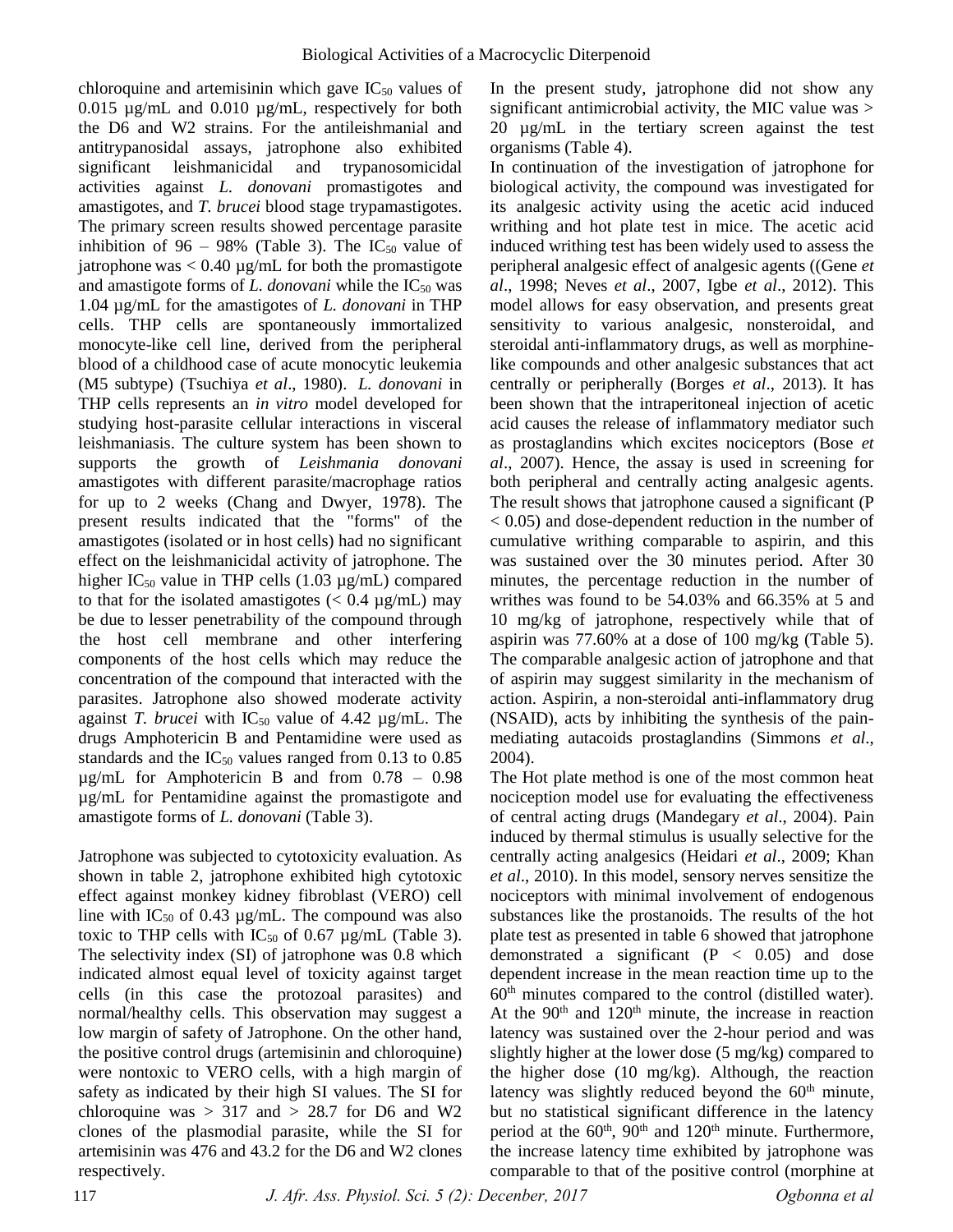4 mg/kg). The opioid analgesic such as morphine exert their analgesic effects via supra spinal and spinal receptors (Nemirovsky *et al*., 2001). The present result showed that the isolated compound (Jatrophone) exhibit antinociceptive effect at comparable level to that of morphine and this may suggest that the compound may act via a similar mechanism (Le Bars *et al*., 2001). Findings in both the acetic acid induced writhing and the hot plate tests suggest that Jatrophone maybe exerting its antinociceptive effect via both peripheral and central mechanisms.

# **Conclusion**

The result presented in this study shows that the macrocyclic diterpenoid, Jatrophone from the root of *J*. *gossypiifolia* possess antiplasmodial, antileismanial and analgesic activities. The compound maybe responsible for the antimalarial, analgesic and anti-inflammatory activities of the extracts of *J. gossypiifolia* reported previously, hence, it may serve as a new source of bioactive natural products.

#### **Acknowledgements**

The authors would like to acknowledge the Natural Product Research Laboratory, Department of Pharmaceutical Chemistry and the department of Pharmacology and Toxicology, University of Benin for their support in this work. The authors would also like to thank the National Center for Natural Product Research (NCNPR), Institute of Pharmaceutical Sciences, University of Mississippi for the use of their laboratory for part of this work.

# **REFRENCES**

- Apu S, Ireen K, Bhuyan SH, Matin M, Hossain F, Rizwan F. (2012). Evaluation of Analgesic, Neuropharmacological and Anti-diarrheal Potential of *Jatropha gossypiifolia* (Linn.) Leaves in Mice. J Med Sci, 12: 274-79.
- Asep S, Hening H, Gema SP, Gigih S, Widya MC, Sahidin. (2017). Anticancer Activity of Jatrophone an Isolated Compound from *Jatropha gossypifolia* Plant Against Hepatocellular Cancer Cell HEP G2 1886. Biomed Pharmacol J, 10: 667-673. Aspery GF, Thornton P. (1954). Medicinal plants of Jamaica Part II. West Ind Med J, 3: 17-20.
- Baleé W. (1999). Footprints of Forest, ka'apor Ethnobotany- The Historical Ecology of Plant Utilisation by an Amazonian People, 238.
- Borenfreund E, Puerner JA. (1985). Toxicity determined in vitro by morphological alterations and neutral red absorption. Toxicol lett, 24: 119-124.
- Borges R, Nascimento MVN, Carvalho AAV, Valadares MC, de Paula JR, Coasta EA, da Cunha LC. (2013). Antinociceptive and Anti-Inflammatory Activities of the Ethanolic Extract from *Synadenium*

*umbellatum* Pax. (Euphorbiaceae) Leaves and Its Fractions. Evid Compl Alt Med, 2013: 1-10.

- Bose A, Mondal S, Gupta JK, Ghosh T, Dash GK, Si S. (2007). Analgesic, anti-inflammatory and antipyretic activities of the ethanolic extract and its fractions of *Cleome rutidosperma*. Fitoterapia, 78:515-520.
- Bullangpoti V, Wajnberg E, Audant P, Feyereise R. (2012). Antifeedant activity of *Jatropha gossypofolia* and Melia azedarach senescent leaf extract on *Spodoiptera frugiperda* (Lepidoptera: Noctuidae) and their potential use as synergists. Soc Chem Ind, 68:1255.
- Burkill HM. (1994). The Useful Plants of West Tropical Africa vol. 2. Royal Botanical Gardens, Kew, UK, pp. 449.
- Calixto JB, Sant'Ana AEG. (1987). Pharmacological analysis of the inhibitory effect of jatrophone, a diterpene isolated from *Jatropha elliptica*, on smooth and cardiac muscles. Phytother Res, 1:122-126.
- Chang KP, Dwyer DM. (1978). Leishmania donovani. Hamster macrophage interactions in vitro: cell entry, intracellular survival, and multiplication of amastigotes. J Exp Med, 147:515-530.
- Dabur R, Gupta A, Mandal TK, Singh DD, Bajpai V, Guraw AM, Lavekar GS. (2007). Antimicrobial Activity of Some Indian Medicinal Plants. Afr J Trad Comp Alt Med, 4: 313-315.
- Devappa RK, Makkar HPS, Becker K*.* (2011)*. Jatropha* Diterpenes: a Review. J Am Oil Chem Soc, 88:301-322.
- Dhale DA, Birari AR. (2010). Preliminary screening of antimicrobial and phytochemical studies of *Jatropha gossypifolia* Linn. Recent Res Sci Technol, 2: 24-28.
- Dithienylbutenyl and Dithenbutylamines. J Pharmacol Exp Ther, 107:385-393. Eddy NB, Leimback D. (1953). Synthetic Analgesic II
- Falodun A, Kragl U, Touem SM, Villinger A, Fahrenwaldt T, Langer P. (2012). A novel anticancer diterpenoid from Jatropha gossypifolia. Nat Prod Commun, 7: 151-152.
- Falodun A, Imieje V, Erharuyi O, Ahomafor J, Langer P, Jacob M, Khan S, Abaldry M, Hamann MT. (2014). Isolation of antileishmanial, antimalarial and antimicrobial metabolites from *Jatropha multifida*. Asian Pac J Trop Biomed, 4:930-934.
- Franzblau SG, Witzig RS, Mclaughlin JC. Torres P, Madico G, Hernandez A, Degnan MT, Cook MB, Quenzer VK, Ferguson RM, Gilman RH. (1998). Rapid, low-technology MIC determination with clinical Mycobacterium tuberculosis isolates by using the microplate Alamar blue assay. J Clin Microbiol, 36:362-366.
- Gene RM, Segura L, Adzet T, Marin E, Inglesias J. (1998). *Heterotheca inuloides*: anti-inflammatory and analgesic effects. J Ethnopharmacol, 60:157-162.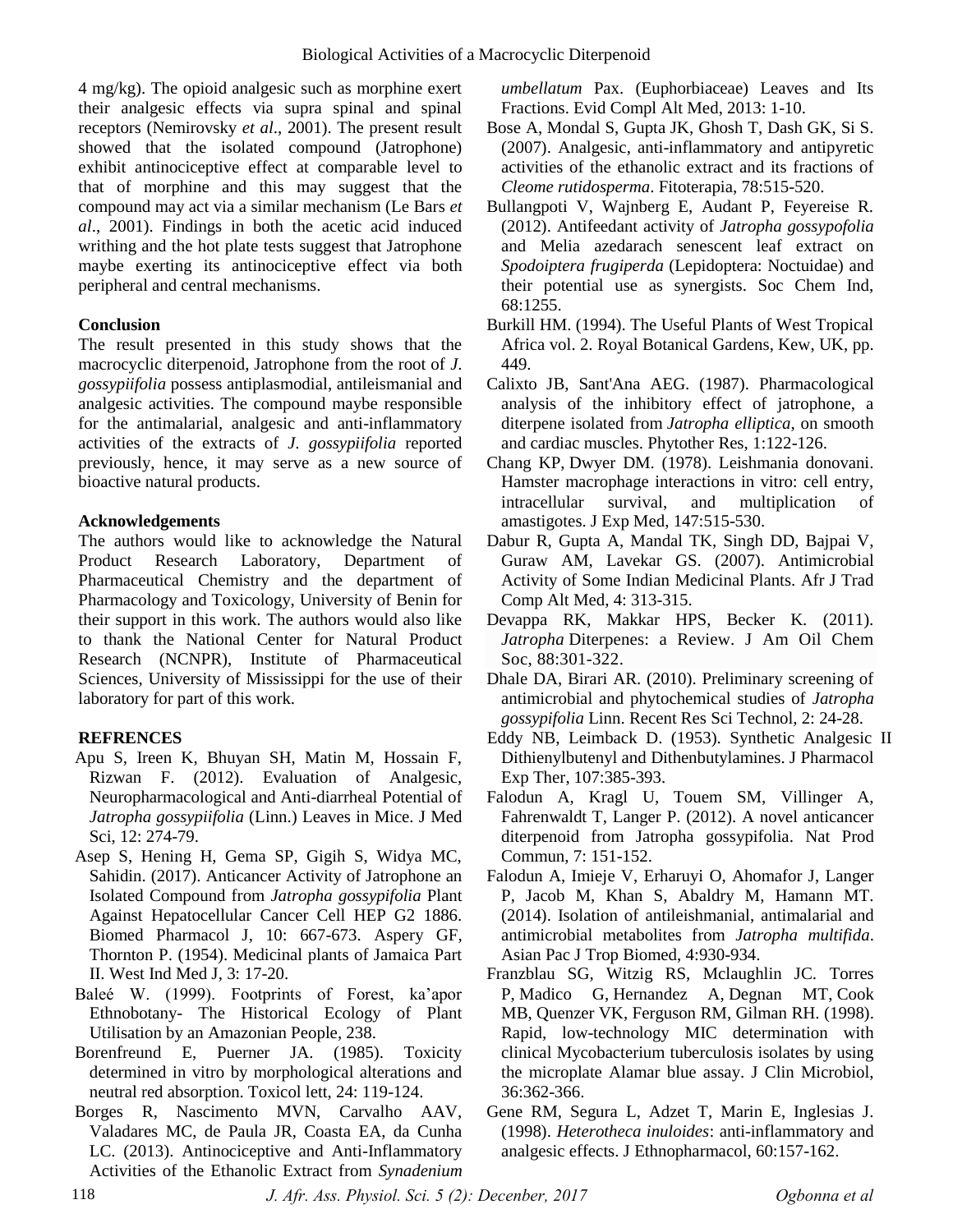- Heidari MR, Foroumadi A, Noroozi H, Samzadeh-Kermani A, Azimzadeh BS. (2009). Study of the antiinflammatory and analgesic effects of novel rigid benzofuran-3, 4-dihydroxy chalcone by formalin, hot plate and carrageenan tests in mice. Pak J Pharm Sci, 22: 395-401.
- Igbe I, Ozolua RI, Okpo SO, Obasuyi O. (2009). Antipyretic and Analgesic Effects of the Aqueous Extract of the Fruit Pulp of Hunteria umbellata K Schum (Apocynaceae). Trop J Pharm Res, 8:331-336.
- Igbe I, Eboka CJ, Alonge P, Osazuwa QE. (2012). Analgesic and anti-inflammatroy activity of the aqueous leaf extract of *Piliostigma thonningii*  (Caesalpinoideae). J Pharm Bioresour, 9:34-38.
- Jain SK, Sahu R, Walker LA, Tekwani BL. (2012). A parasite rescue and transformation assay for antileishmanial screening against intracellular *Leishmania donovani* amastigotes in THP1 human acute monocytic leukemia cell line. J Vis Exp, 70: e4054-e4054.
- Jain S, Jacob M, Walker L, Tekwani B. (2016). Screening North American plant extracts in vitro against Trypanosoma brucei for discovery of new antitrypanosomal drug leads. BMC comp Alt Med 16: 1.
- Kayode J, Omotoyinbo MA. (2008). Ethnobotanical Uti Research Journal of Botany, 3(3): 107-115.
- Khan H, Saeed M, Gilani AUH, Khan MA, Dar A, Khan I. (2010). The Antinociceptive activity of *Polygonatum verticillatum* rhizomes in pain models. J Ethnopharmacol, 127: 521–527.
- Khumrungsee N, Bullangpoti V, Pluempanupat W. (2009). Efficiency of Jatropha gossypifolia L. (Euphorbiaceae) Against *Spodoptera exigua* hubner (Lepidoptera: Noctuidae): Toxicity and its detoxifying enzyme activities. KKU Sci. J, 37: 50-55.
- Kirtikar KR, Basu BD. (1996). Indian Medicinal Plants, III, International Book Distributors, Hispidulir isolated from Helichrysum bracteatum. Allahabad, 2247. Ind Drugs, 37: 582.
- Kupchan SM, Sigel CW, Matz MJ, Gilmore CJ, Bryan RF. (1976). Structure and Stereochemistry of Jatrophone, a Novel Macrocyclic Diterpenoid Tumor Inhibitor. J Am Chem Soc, 98.8: 2295-2300.
- Lans C, Harper T, Georges K, Bridgewater E. (2001). Medicinal and Ethnoveterinary remedies of hunters in Trinidad BMC Comp Alt Med 1:10.
- Makler M, Ries J, Williams J, Bancroft J, Piper R, Gibbins B, Hinrichs DJ. (1993). Parasite lactate dehydrogenase as an assay for *Plasmodium falciparum* drug sensitivity. The Am J Trop Med Hyg, 48: 739-741.
- Mandegary A, Sayyah M, Heidari MR. (2004). Antinocicpetive and anti-inflammatory activity of the seed and root extract of *Ferula gummosa* Boiss in mice and rats. DARU, 12:58-62.
- Matsuse IT, Lim YA, Hattori M, Correa M, Pillai NP, Gopalkrishnan V, Gupta MP. (1999). A search for anti-viral properties in Panamanian medicinal plants, the effects on HIV and its essential enzymes. Ethnopharmacol, 64: 15-22.
- Nagaharika Y, Kalyani V, Rasheed S, Ramadosskarthikeyan (2013). Anti-inflammatory activity of leaves of J. gossypifolia by hrbc membrane stabilization method. J Acute Dis, 2013:156-158.
- National Committee for Clinical Laboratory Standards (NCCLS). (1997). Performance standards for antimicrobial disk susceptibility tests. Approved standard M2-A6. Wayne, Pa: National Committee for Clinical Laboratory Standards.
- National Committee for Clinical Laboratory Standards (NCCLS). (2000a). Methods for dilution antimicrobial susceptibility tests for bacteria that grow aerobically. Approved standard, 5th ed. NCCLS document M7-A5. NCCLS, Wayne, Pa.
- National Committee for Clinical Laboratory Standards (NCCLS). (2000b). Performance standards for antimicrobial disk susceptibility tests. Approved standard, 7th ed. NCCLS document M2-A7. NCCLS, Wayne, Pa.
- Nemirovsky A, Chen L, Zelman V, Jurna I. (2001). The antinociceptive effect of the combination of spinal morphine with systemic morphine or buprenorphine. Anesthesia & Analgesia, 93:197:203.
- Neves SA, Freitas AL, Sousa BW, Rocha ML, Correia MV, Sampaio DA, Viana GS. (2007). Antinociceptive properties in mice of lecitin isolated from the marine alga *Amansia multifida* Lamouroux. Braz J. Med and Biol Research, 40: 127-134.
- Odebiyi OO, Sofowora EA. (1978). Phytochemical screening of Nigerian medicinal plants II. Lloydia. pp. 41:234-246.
- Oduola T, Avwioro OG, Ayanniyi TB. (2005). Suitability of the leaf extract of *Jatropha gossypifolia* as an anticoagulant for biochemical and haematological analysis. Afr J Biotechnol, 4: 679- 681.
- Ogundare AO. (2007). Antimocrobial Effect of *Tithonia diversifolia* and *Jatropha gossypifolia* Leaf Extracts. Trends Appl Sci Res, 2: 145-150.
- Panda BB, Gaur K, Kori ML, Tyagi LK, Nema K, Sharma CS, Jain AK. (2009). Anti-Inflammatory and Analgesic Activity of *Jatropha gossypiifolia* in Experimental Animal Models. Glob J Pharmacol, 3: 01-05.
- Parvathi VS, Jyothi BS, Lakshmi T, Babu PS, Karthikeyan R. (2012). Morpho-anatomical and physicochemical studies of *Jatropha gossypifolia* (L.). Der Pharm. Lett, 4: 256-262.
- Pertino M, Schmeda-Hirschmann G, Rodriguez JA, Theoduloz C. (2007a). Gastroprotective effect and